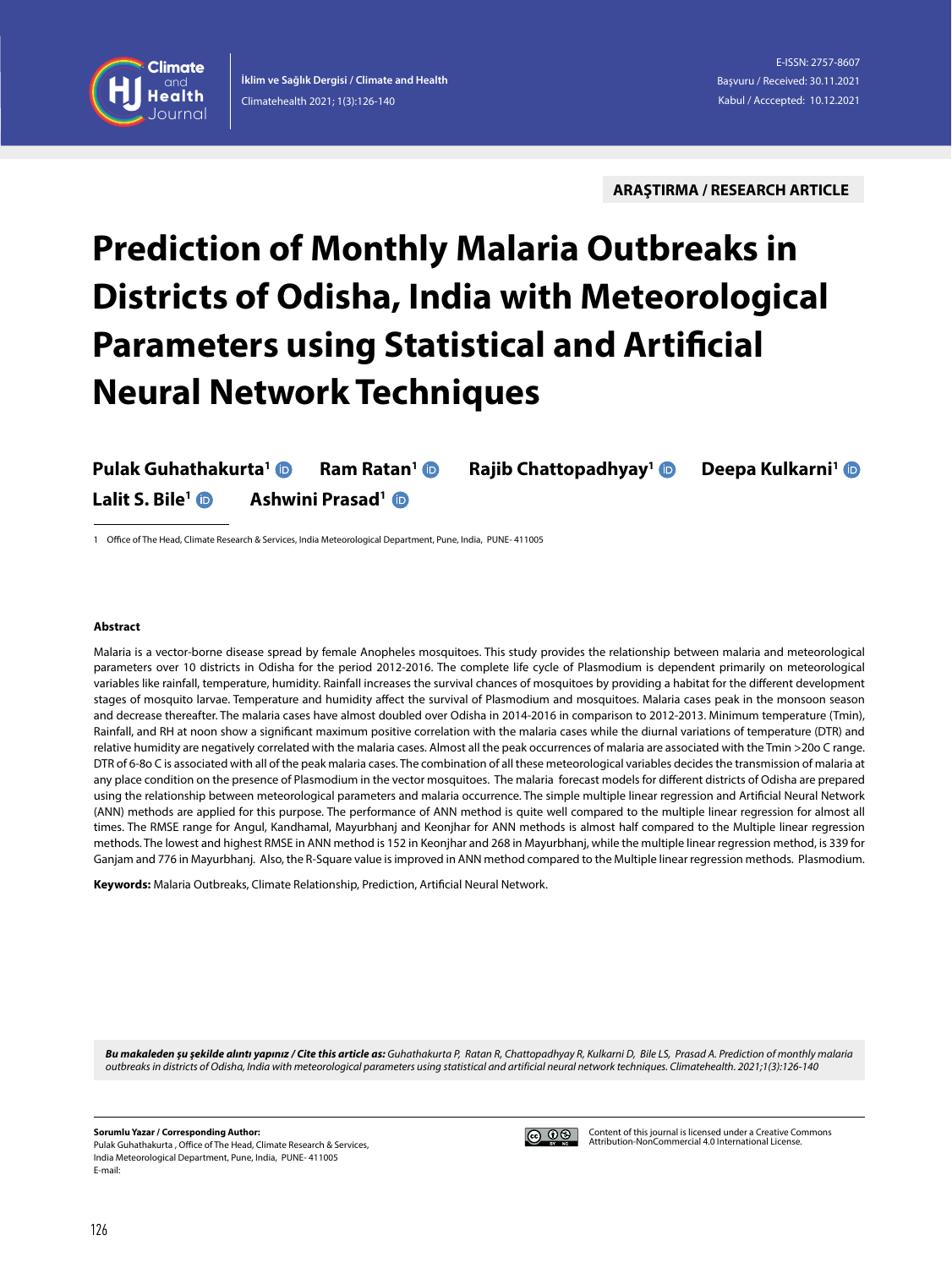# **1. INTRODUCTION**

Malaria is a life-threatening disease which is prevalent in Africa and southeast Asia. Africa contributes 90 % of the total global malaria cases and the rest is carried by southeast Asian countries. India contributes to 88% of malaria cases and 86 % of deaths in the South-East Asia region in 2019 (World Malaria Report, 2020). India reports a significant decline in Malaria cases from 20 million in 2000 to 5.6 million in 2019 (World Malaria Report, 2020). Jharkhand, Odisha, West Bengal, Andhra Pradesh states are severely affected by Malaria in India (NCMH report 2005).

Malaria was called a rural disease because it was mostly present in rural parts of India where cleanliness and hygiene are not maintained Malaria is caused by protozoan parasites *Plasmodium*, which has 5 main species worldwide, *Plasmodium vivax*, *P. falciparum, P. malariae, P. ovale and P. knowlesi*. Malaria parasite completes its life cycle in two hosts, first part in mosquito and second part in human. Only female mosquito bites and male mosquitoes usually survive on flowers. The female mosquitoes require blood during the development stage of their eggs. The *Plasmodium*infected, female Anopheles mosquitoes transfer these parasites into the human body by biting a human. In Africa, 99% of malaria cases are caused by *P. falciparum but* in India *P. falciparum* and *P. Vivax* are almost equally responsible for Malaria transmission (World Malaria Report, 2020). *Anopheles culicifacies* is primarily accountable for transmission of malaria in rural parts and *An. stephensi* in urban parts while *An. fluviatilis* for hilly and foothills region in India (Kumar et. al.,2007). The female *Anopheles* mosquito lays its eggs in clean water, collected primarily by rain or other sources. The climate relationship with malaria outbreaks has already been studied by many researchers. Lingala (2018), Lingala et al. (2020) have established a statistical relationship with rainfall for Plasmodium falciparum malaria outbreaks in India.

#### **1.1. Study Area**

Vector born disease like malaria, dengue is a major concern for many of the states in India. Odisha is also worst affected by malaria and it's was also called the "Malaria Capital" of India because of the frequent outbreaks of Malaria. Odisha state is situated on the Eastern coast of India at the latitudinal and longitudinal

location between 17.49'N and 22.34'N and 81.27'E and 87.29 $E$  (2,3). It constitutes an area of 155,707 km<sup>2</sup> which accounts for 4.87% of total Indian land with a population of 41,974,218. Odisha has total of 30 districts, which contain 4 meteorological subdivisions. Eastern parts of Odisha are situated on the Bay of Bengal Coast The neighboring states of Odisha are Jharkhand and West Bengal towards the north, Chhattisgarh to West and Andhra Pradesh to the south. Based on topographical and morphological characteristics Odisha is divided into 5 major zones namely, coastal plains on the Eastern side, middle mountains and high land region, which covers three fourth part of the state, the central plateau region, the western rolling hills and the flood plain. Odisha has 10 major rivers system like Mahanadi, Brahmani, Baitarani, Subarnarekha, Budhabalanga etc. Many of these rivers have catchments inside Odisha (Budhabalanga, the Baitarani) and many originate outside Odisha like Subarnarekha, the Brahmani and the Mahanadi, etc. Odisha receives maximum rainfall in the monsoon season June through September. More details about Odisha can be obtained from [http://magazines.](http://magazines.odisha.gov.in/orissaannualreference/2014/ORA-2014.htm) [odisha.gov.in/orissaannualreference/2014/ORA-2014.](http://magazines.odisha.gov.in/orissaannualreference/2014/ORA-2014.htm) [htm](http://magazines.odisha.gov.in/orissaannualreference/2014/ORA-2014.htm).

Many parts of Odisha are endemic to malaria. Malaria causes a major burden on the state because the economically productive population is worst affected by this disease. It reduces the effective working hours of the working population (Kumar et. al.,2007). Children and pregnant women are worst affected by Malaria. It causes anemia, low birth rate, abortion in pregnant women and children below age 5 has high mortality due to malaria. The percentage of death below 5 years is 67% in 2019, all over the world (World Malaria Report, 2020). It also affects the economic aspects of daily wage workers. Shivlal (1996), reported that every 1 rupee spend in malaria control yields 19.70 rupees in return profit.

This study primarily focuses on the malaria outbreak over Odisha and the relationship between malaria transmission and meteorological variables. The aim and scope of this report are to quantify the relationship between meteorological parameters and malaria occurrences and thereby use these relationships for the development of monthly forecast models of malaria outbreaks using meteorological parameters and present month malaria cases for the coming months. The ten districts of Odisha considered for the study are shown in fig. 3.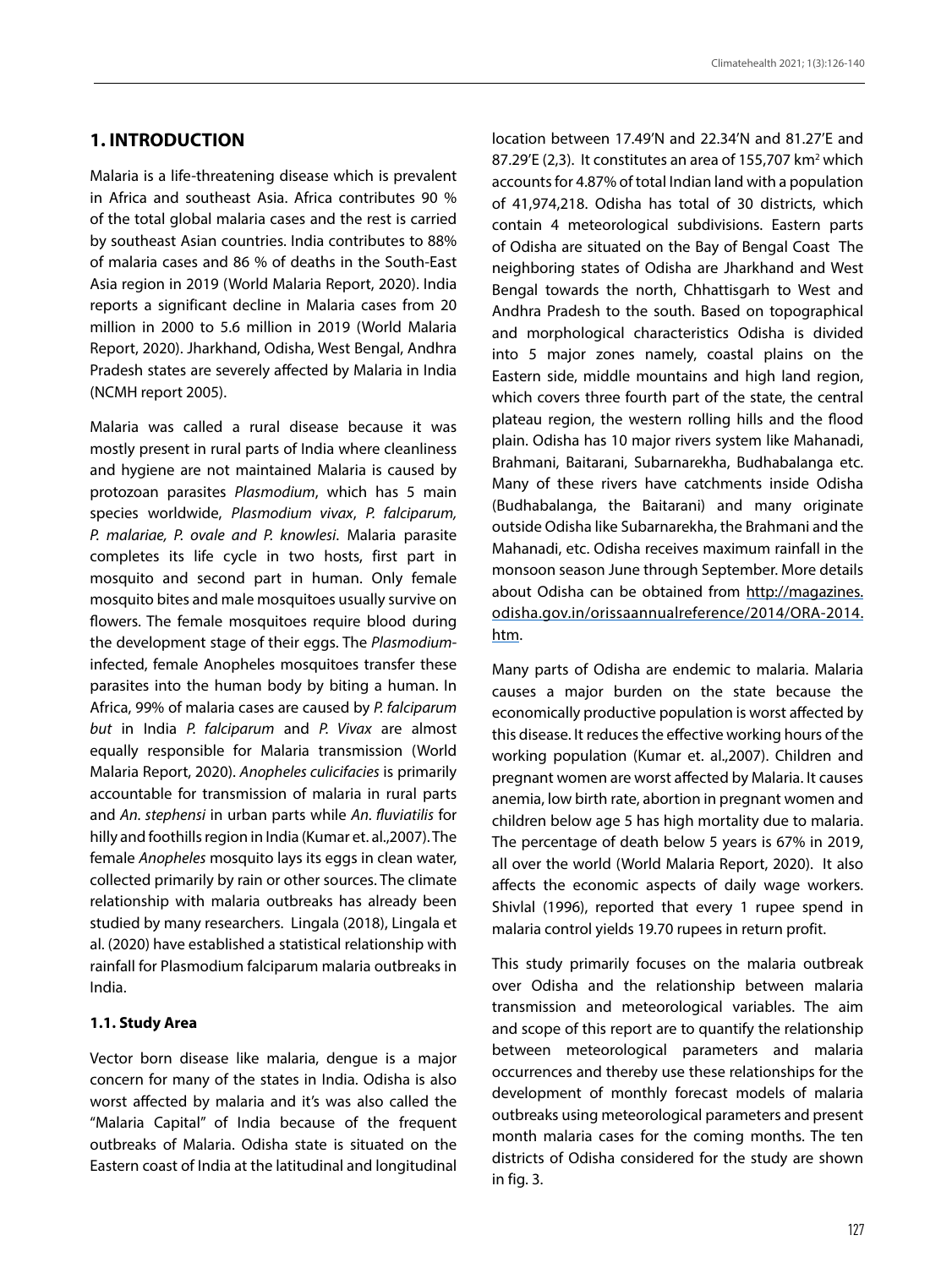# **2. DATA DESCRIPTION AND METHODOLOGY**

The malaria disease data used in this study is obtained from the health department, Government of Odisha. This data reports the monthly occurrences of malaria cases over Odisha for the period 2012-2016, i.e., for 5 years. We have considered 10 districts out of 30 total districts over Odisha viz. Angul, Kandhamal, Ganjam, Mayurbhanj, Keonjhar, Balasore, Bhadrak, Cuttack, Khurda and Puri. However, this data didn't provide the information regarding individual cases that occurred by *P. falciparum and P. vivax*.

Since India Meteorological Department is already generating a monthly forecast of meteorological parameters with reasonable accuracy, these meteorological forecast data can be used to generate real-time malaria outbreak monthly forecasts. These different meteorological variables like temperature, Relative Humidity (RH) and rainfall are compared with the reported Malaria cases over Odisha. The observed meteorological data is obtained from the India Meteorological Department over these 10 districts. The meteorological variables used in the study are temperature, relative humidity, rainfall, mean temperature (Tmean), mean relative humidity (RHmean), diurnal variabilities of RH (DRH) and temperature (DTR). Daily 03:00 and 12:00 hours UTC observations data of RH and temperature are used for computation of Tmean and RHmean by taking the average of Tmin and daily maximum temperature (Tmax) values and RH at 03:00 and 12:00 hrs for daily for both these variables. The Diurnal Variability of Temperature, DTR is calculated by taking the difference between Tmax and Tmin. Diurnal Variability of Relative Humidity, DRH is calculated using the difference between RH 03:00 and RH 12:00 hrs. The relative humidity is highest at 03:00 hrs. and it is lowest at 12:00 hrs. because high temperature in the afternoon hours expands the air and reduces the RH. Since malaria data is on a monthly scale, we have also converted all the meteorological variables into a monthly scale for easy comparison.

The spatial pattern of malaria occurrences for monthly and yearly scales is looked upon using the malaria occurrence data. Pearson correlation between meteorological variables like temperature, RH, precipitation and malaria occurrences for each district separately as well as combined for all districts is also looked upon. The Bivariate histogram between

meteorological variables and malaria occurrences is also analyzed for these variables separately. The only variables having a significant relationship with the malaria occurrences are used as a predictor for the malaria forecast. After carefully investigating the relationship using the above-mentioned methods, a Malaria forecast for these districts of Odisha is prepared.

We apply two methods, viz. simple Multiple linear regression and Artificial Neural Network to forecast of malaria. The predicted malaria cases from both these methods i.e., Multiple linear regression and Artificial Neural Networks methods are compared to see the differences. Multiple linear regression is used to establish the relationship between independent variables and one dependent variable. In this case, the meteorological variables are independent variables and malaria cases are the dependent variable. The artificial Neural Network method has one input layer and one output layer in-between the middle or hidden layer/ layers which is sandwiched between input and output layers as reported in figure 1. The input layer receives the input, the middle layer does the processing work and the output layer provides the output results. More details about the ANN can be obtained from Hornik et al., 1988, Fisher et al, 1994, Guhathakurta et al., 2008, Guhathakurta, 2013. The training algorithm used is Output Weight Optimization - Hidden Weight Optimization (Guhathakurta, 2013). The Output Weight Optimization - Hidden Weight Optimization (OWO-HWO) method was introduced by Chen et al. (1999) and then modified by Yu and Manry (2002) to train the neural network. They have shown that the OWO-HWO method is superior in terms of convergence to standard OWO-BP (output weight optimization-back propagation) which uses OWO to update output weights and backpropagation to update hidden weights.



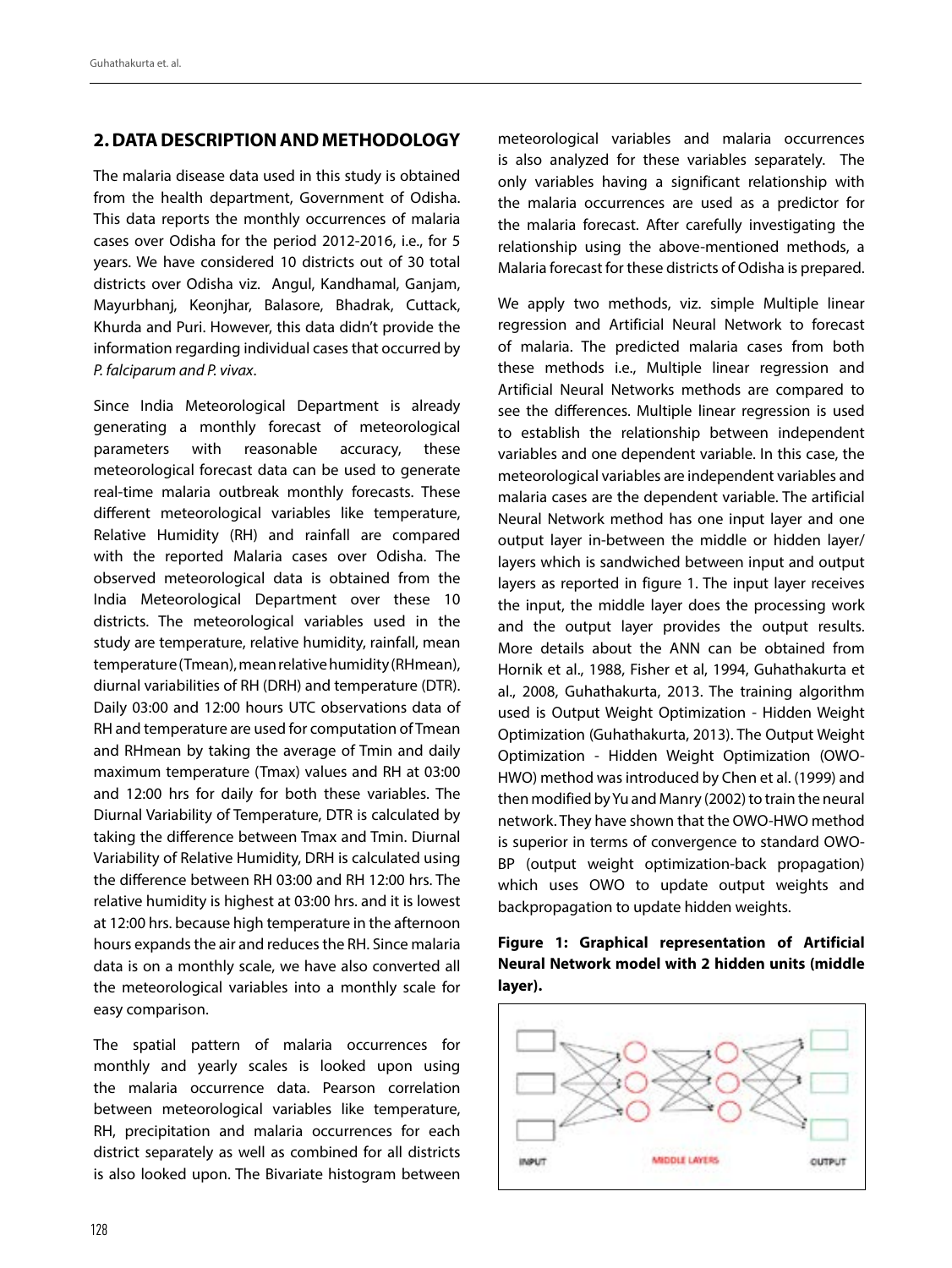## **3. RESULTS AND DISCUSSION**

The spread of malaria is determined by many factors like climatic, seasonal, ecological, environmental, social and economic factors. The combination of these factors determines the transmission and intensity of malaria at any location. Population immunity, household conditions, mosquito control measures and topography also play important role in the malaria outbreak. The female mosquito life span is usually one month but it does not live longer than 1-2 weeks. In the optimum climatic condition's malaria transmission increases and it turns out to be a malaria outbreak

#### **3.1 Spatial pattern of Malaria over Odisha**

Figure 2 represents the spatial pattern of monthly occurrences of malaria cases for all 10 districts over Odisha. It also shows the geographical locations of all these 10 districts over Odisha. Coastal districts have fewer malaria cases throughout the year compared to the central districts. Kandhamal. Angul, Mayurbhanj and Keonjhar are the four worst-affected districts by malaria in Odisha among the 10 districts considered. Malaria cases are low in the starting months from January to April, and it increases in the monsoon season. The highest cases come from the month of July and it decreases thereafter till December. The occurrence of malaria cases also depends upon the presence of *Plasmodium* in vectors, mosquitoes biting frequency etc.

**Figure 2: Monthly Mean Malaria cases in different district over Odisha for the period 2012-2016. (Higher number of cases can be clearly noticed in June through September in Monsoon months in compare to pre and post monsoon months).**

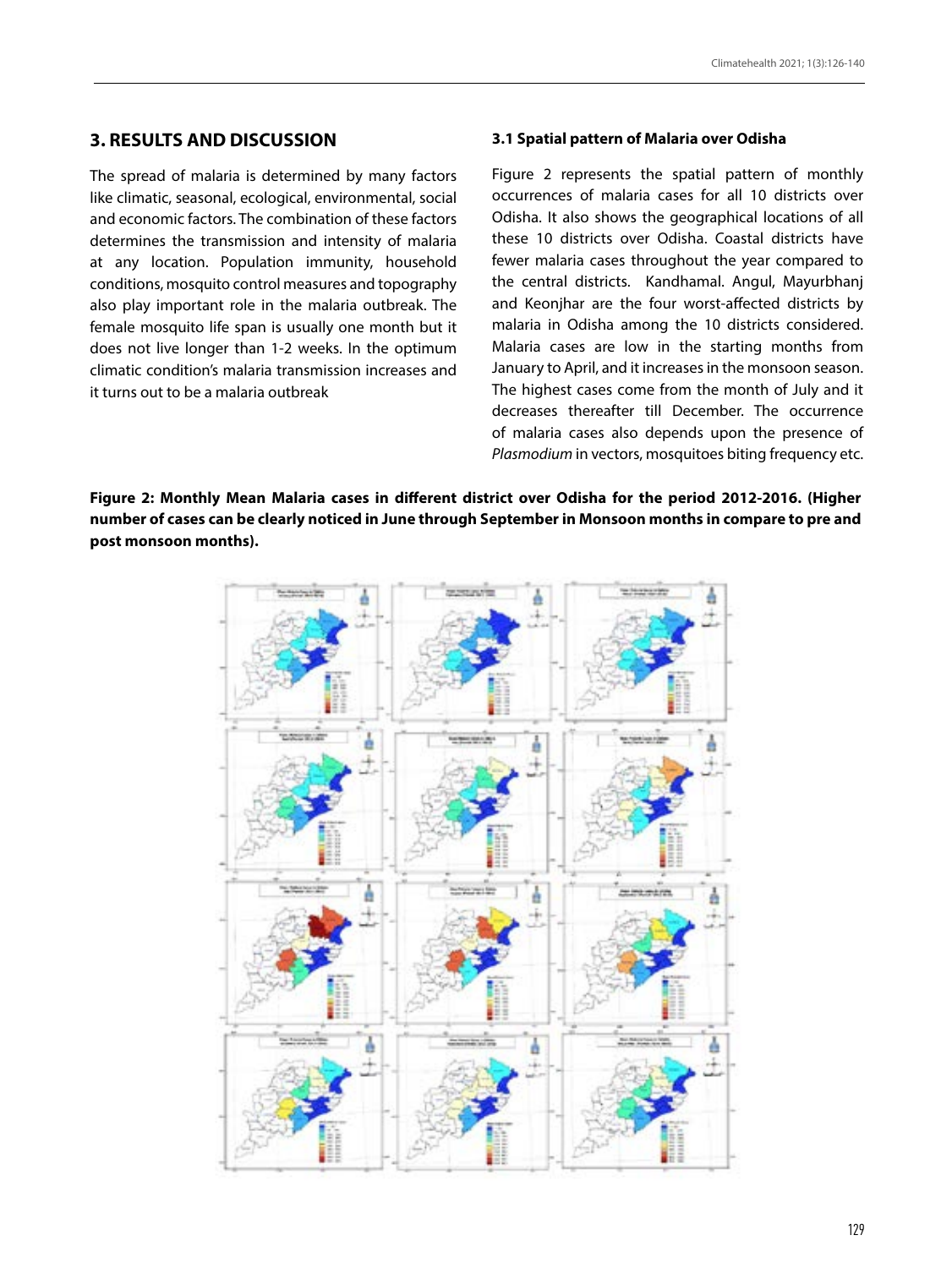Figure 3 shows the spatial pattern of mean annual malaria cases for the period of 2012-2016. It provides the yearly number of malaria cases over Odisha for the combined five years period. The maximum number of malaria cases reported primarily comes from Kandhamal, Angul, Mayurbhanj and Keonjhar which is consistent with figure 2.

# **Figure 3: Mean yearly occurrences of malaria cases reported over different districts over Odisha for the period 2012-2016, with highlighting the location of Odisha in India (in green) at the top left corner.**



## **3.2 Temporal Pattern of Malaria Occurrences over Odisha**

The time series of malaria cases for all 10 districts combined is shown in figure 4. Firstly, the spike in malaria cases can be noticed in the monsoon season over all the years, which clearly indicates that the number of malaria cases is always high for the monsoon months for all these years. Also, Malaria cases have increased in the later years especially 2014 to 2016 compared to previous years. In the later years (2014-2016), around 15000-20000 cases/year can be noticed in each month of monsoon season. It gives a strong linkage between monsoon season and malaria occurrence. The separate

time series for each district's malaria occurrences are also analyzed and reported in figure 5. The interannual variability of the malaria occurrences varies from district to district, depending on the availability of parasites and climatic conditions. We have pooled these districts into two groups firstly where the yearly number of malaria cases is < 5000 and other where malaria cases are > 5000. Those districts where malaria cases are relatively high are pooled into figure 5a and the remaining districts into another pool in figure 5b. The peak in malaria cases in the monsoon months is still evident in each of the panels. Also noticed that the higher number of malaria cases in figure 4 in the later year (2014-2016) comes from the increased number of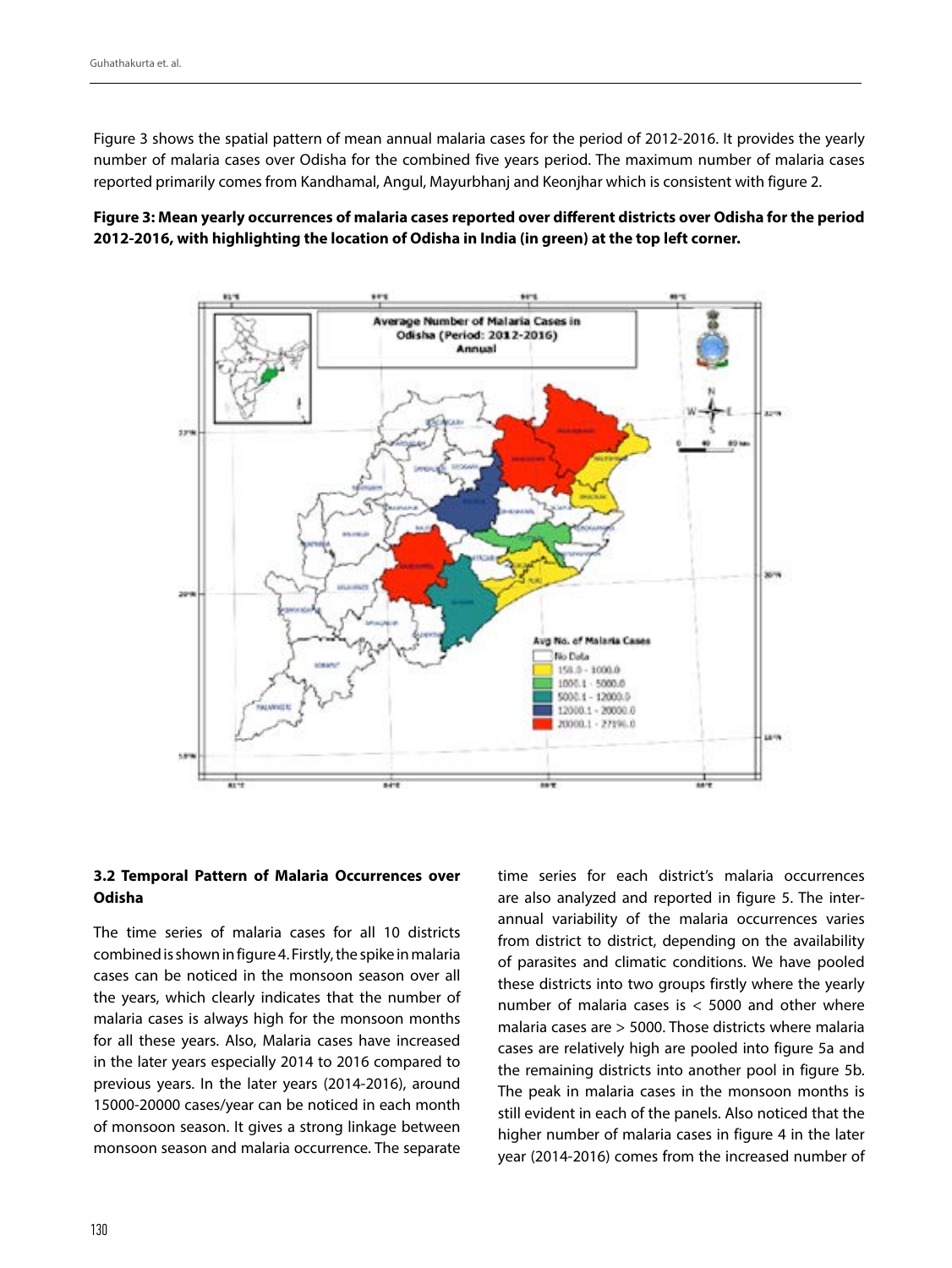cases in figure 5a, i.e., from Angul, Kandhamal, Ganjam, Mayurbhanj and Keonjhar districts. Because there is very little increase in malaria cases from other districts in figure 5b. Also noticed that the order of the magnitude of the Y scale in figure 5a is several times high compare to figure 5b. The black dotted line in Figures 5a and 5b is the mean of the curve for all the districts in each panel.



**Figure 4: Timeseries of occurrences of malaria cases for all 10 districts combined for the period 2012-2016.**

**Figure 5: Timeseries of monthly occurrences of malaria cases for each district separately for the period 2012- 2016 (a) District with higher number of malaria cases and (b) Districts with lower number of malaria cases. The black solid line is the mean of all curves in the panel.**

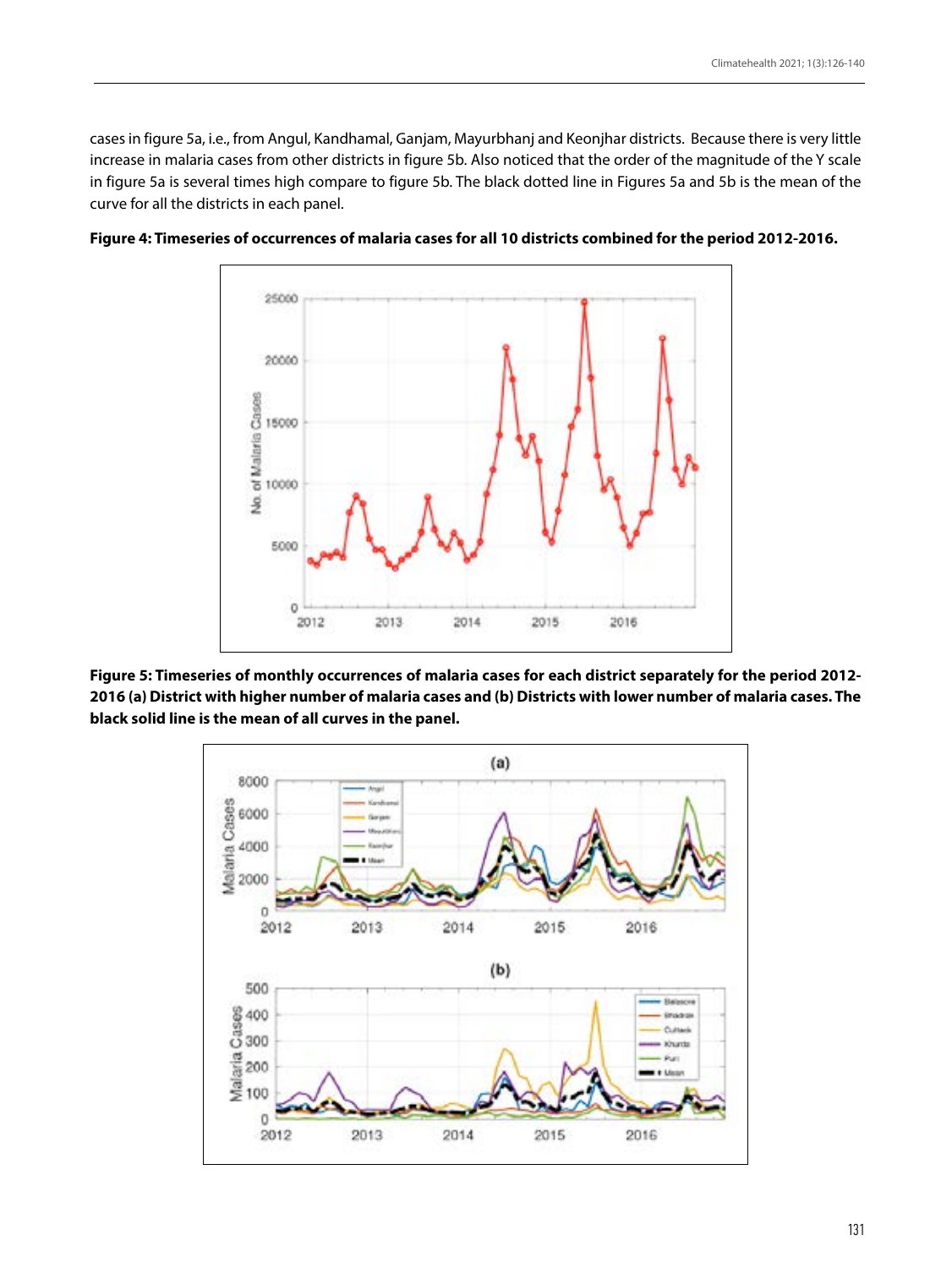## **3.3 Relationship between malaria and meteorological parameters**

Three important meteorological parameters which affect the malaria outbreak are rainfall, temperature and relative humidity. The combination of these three parameters defines the malaria dynamics at any place. Rainfall provides enough freshwater supply which gives an ideal breeding place for mosquitoes and the growth of mosquitoes larvae. The rainfall increases the relative humidity which gives the optimum environment for the development of *Plasmodium* parasite into mosquito's body and also increases the mosquito survival chances. Heavy rain sometimes destroys the breeding places of mosquitoes and flushes out the mosquitoes. Temperature predominantly affects the life cycle of parasites and mosquitoes by changing the survival rate of both parasites and mosquitoes. An increase in temperature increases the digestion process of blood meal in mosquitoes and also increases the biting rate of mosquitoes. The increase in mosquito biting rate increases the malaria transmission speed. 90% of mosquito survival range is between the temperature range of  $16^{\circ}$  -  $36^{\circ}$  Celsius. Above and below this range the mosquito survival decreases. 60% RH with a temperature range of 20 $^{\circ}$  -30 $^{\circ}$  C is optimum for the survival of mosquitoes (Bruce-Chwatt, 1980).

The positive relationship between (i) mean rainfall and malaria cases and (ii) mean RH and malaria cases can be clearly depicted in Figures 6(a) and (b). The monthly mean rainfall and monthly mean RH is calculated using monthly rain and monthly RH values overall 10 districts. The number of malaria cases increases with the increase in the mean rainfall as well as the increase in mean RH. In the pre-monsoon months when mean rainfall and mean RH is less the number of malaria cases is low. The malaria cases start increasing with the start of monsoon season and it peaks in July and then starts decreasing thereafter (see figure 6a and b). The Pearson correlation between mean rainfall and mean RH with malaria cases is 0.87 and 0.57 respectively with 95 % confidence level. The Diurnal Variation of RH (DRH) shows an interesting pattern as reported in figure 6(c) and it is always in the opposite phase with the number of malaria cases. DRH starts decreasing from January and lowest in July for the whole of the monsoon season and then increases thereafter. The malaria cases are opposite of DRH and increase till July and then decrease thereafter.

**Figure 6: Relationship between different Meteorological variables and number of Malaria Cases for (a) Monthly mean Rainfall and number of malaria case (b) Mean RH and Mean number of Cases (b) between DRH (Diurnal Variation of RH) and Mean number of malaria case.**





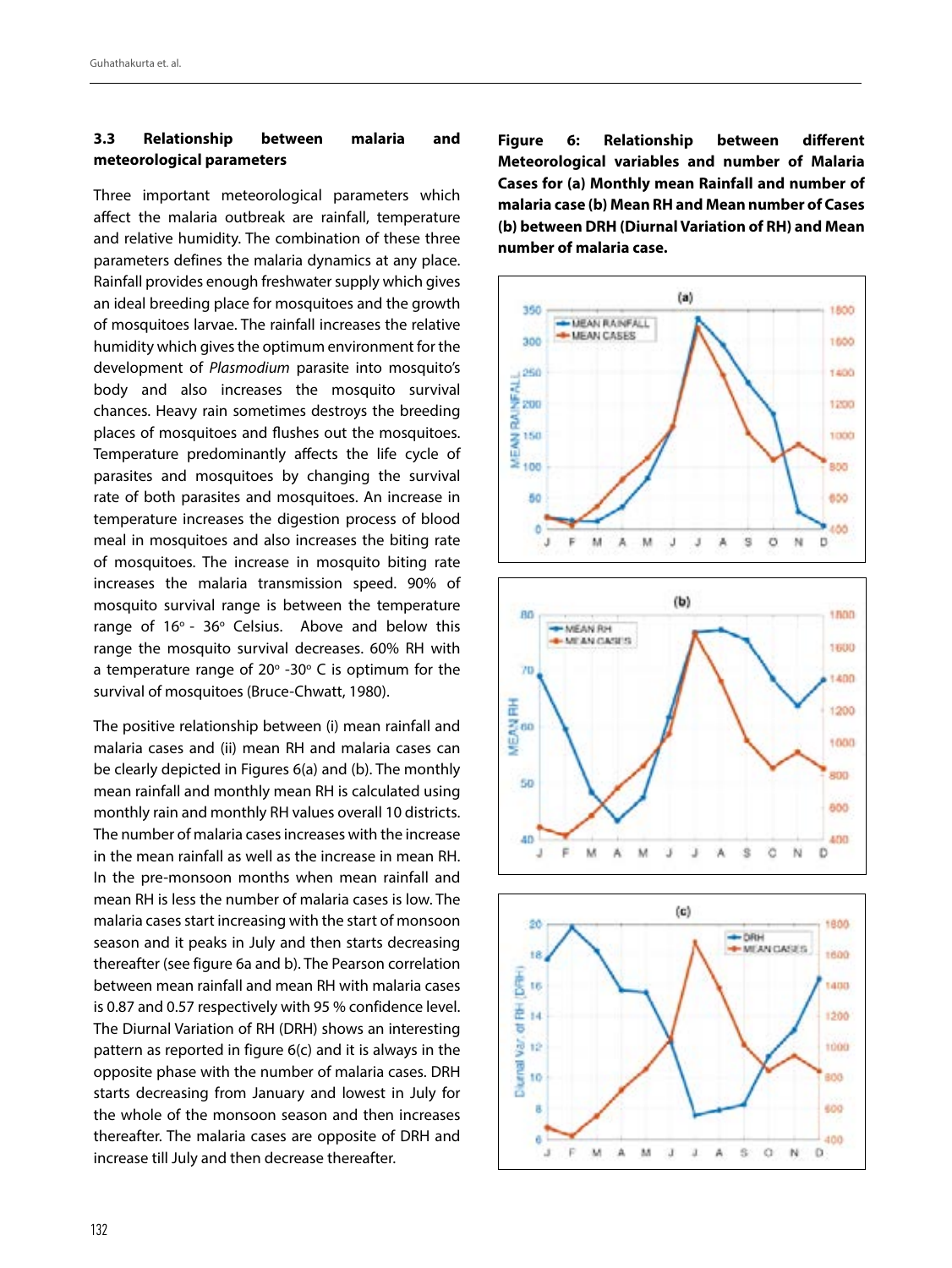The Relationship between temperature-related variables like Tmin, Tmax, Tmean and DTR, with malaria cases is also analyzed as reported in figure 7. All the variables are on monthly scale as reported in the previous discussion in figure 6. Tmax, Tmin and Tmean increase till June and then decrease thereafter till December. It clearly shows that as the monsoon progresses the difference between Tmax and Tmin i.e., DTR reduces and it is lowest in the JJAS season because frequent rainfall episode reduces the difference between Tmax and Tmin. Interestingly the DTR and malaria cases are in opposite phases so, as the monsoon progresses the DTR goes down and malaria cases increase till the end of monsoon. The Pearson correlation between DTR and malaria cases is -0.89. The relationship between malaria occurrences with RH and temperature is also analyzed by various other studies (Paaijmans et. al., 2010, Lingla 2018). They also reported higher positive dependence of Tmin and rainfall with Malaria transmission.

## **Figure 7: Monthly variation of Temperature (Tmax, Tmin, Tmean and Diurnal Temperature) with the Number of Malaria Cases.**



So far, the analysis of meteorological variables and malaria cases is combined for all 10 districts of Odisha. The variation of these variables for each of the districts is also looked for the temperature-related variables (Tmin, Tmax, Tmean, DTR) and rainfall with malaria occurrences as shown in figure 8(a) and RH variables (RH at 03:00 UTC

(RH03), RH at 12:00 UTC (RH12), Mean RH and DRH) with the number of malaria cases in figure 8(b). Tmin, Rainfall and RH12 show maximum and positive correlation with the malaria cases for all the districts as shown in figure 8(a) and (b). All these correlation values are significant with 95% confidence.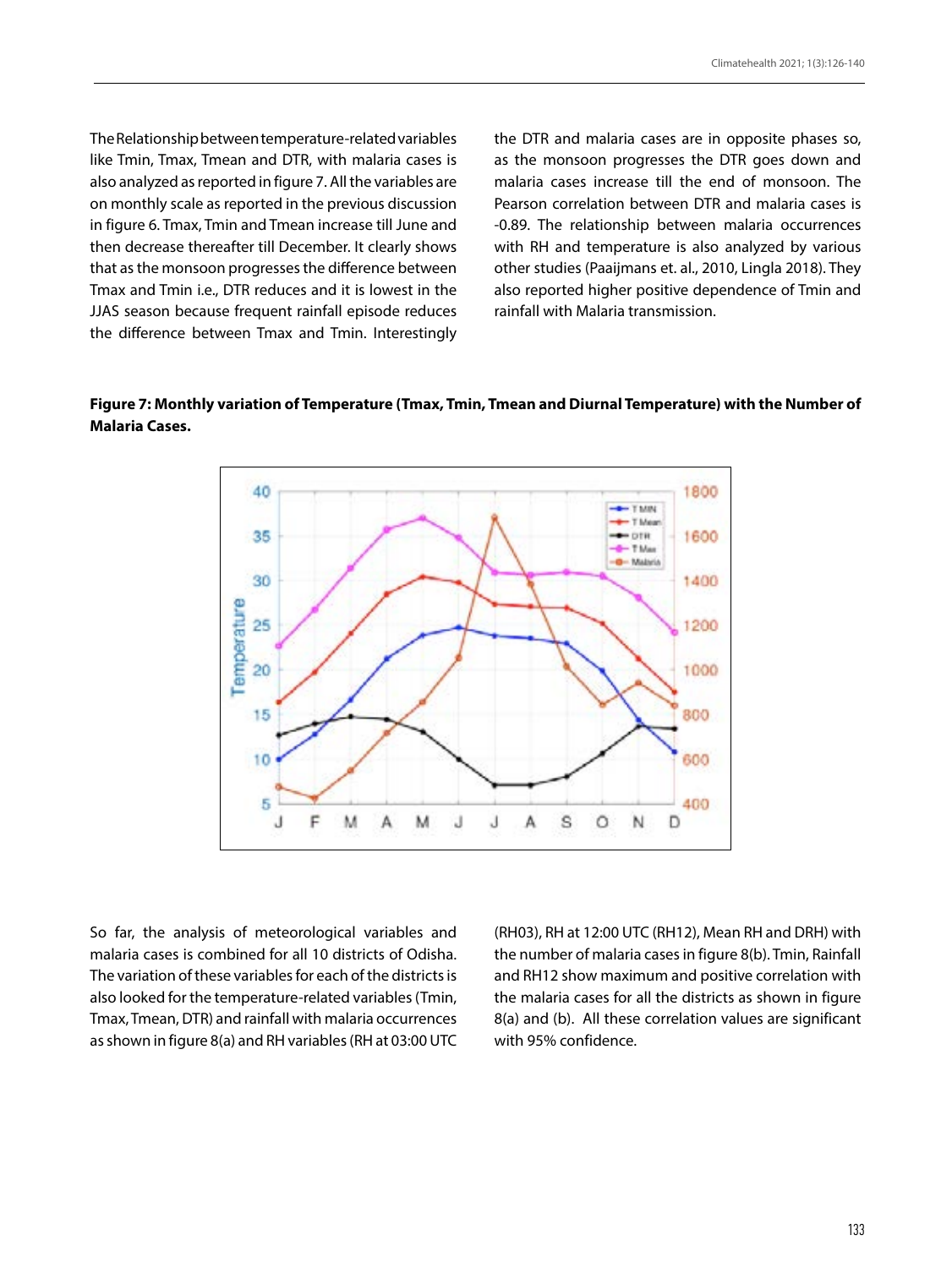

**Figure 8: Correlation between different meteorological variables and the number of malaria cases for different districts over Odisha for (a) Temperature (Tmax, Tmin, Tmean and Diurnal Temperature) and precipitation vs malaria cases and (b) Relative humidity (at 03:00, 1200, mean RH and DRH) with malaria cases.**

The positive relationship between rainfall and Malaria occurrences is already established. As expected, rainfall episodes lower the DTR and DRH. Since these quantities are negatively correlated with the rainfall and are in the opposite phase with rainfall. So DTR and DTH are also negatively correlated with the number of malaria cases.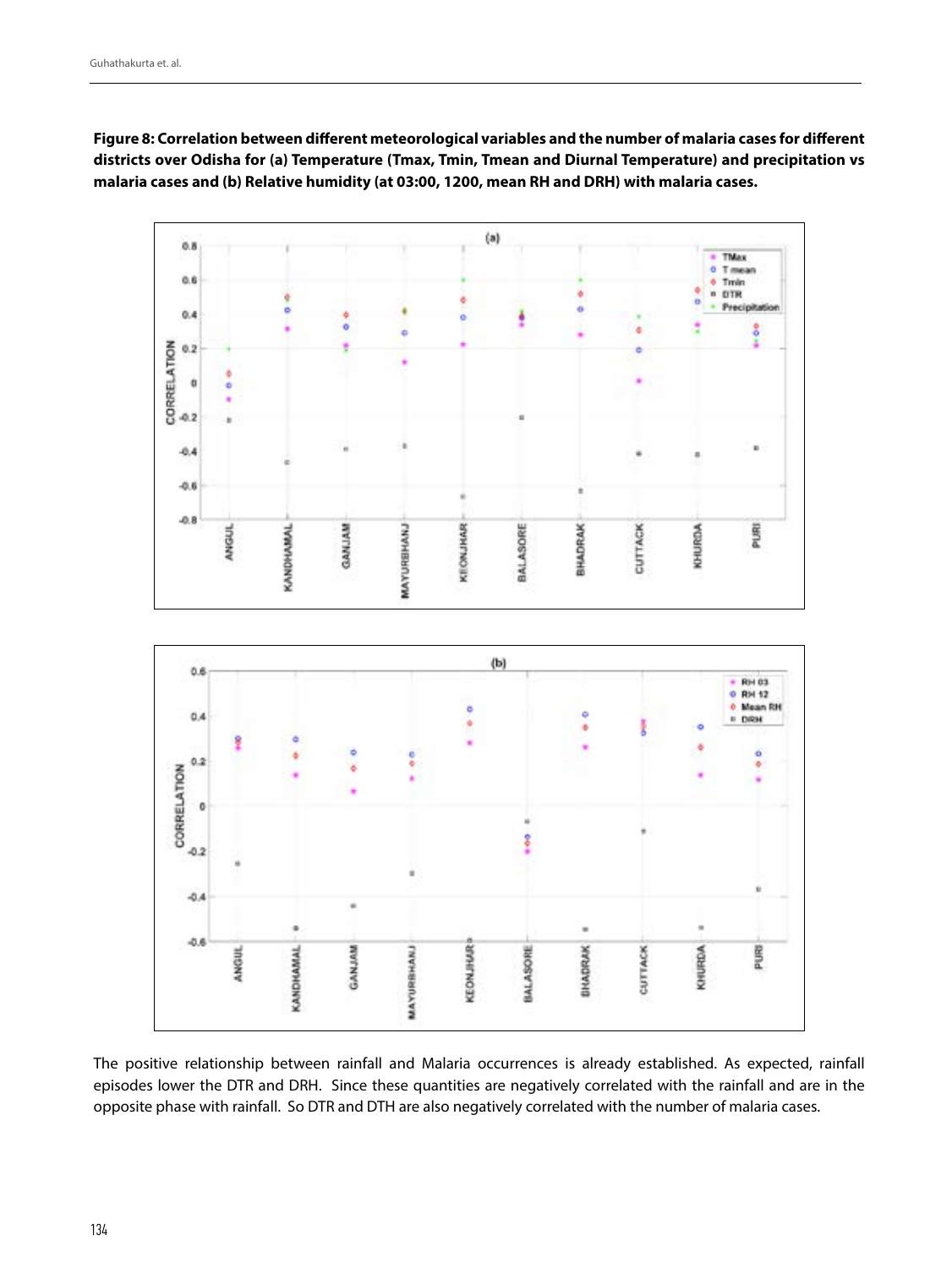Figure 9 depicts the Bivariate histogram of different temperature variables like Tmax, Tmin, Tmean and DTR with the malaria cases. These are 3d histogram where X and Y planes show the two variables distributed in different bin size and Z axis show the frequency. The probability of transmission of malaria with different ranges of Tmax and Tmin is clearly visible here. The peak malaria cases also coincide with a higher limit of Tmax, in the optimum temperature range of 20 $^{\circ}$ -25 $^{\circ}$ C as shown in figure 9a. All the peak malaria cases (>4000) are associated with  $Tmin > 20^\circ$  and as  $Tmin$  crosses the 20 $^{\circ}$  C limit malaria cases jump up to the range of 4000 to 8000 cases as shown in figure 9b. There are no  $>$ 4000 malaria cases below the Tmin 20 $^{\circ}$  C threshold.

Peak malaria cases with low frequency are also very severe because 3 frequency of 7000 malaria cases will give 21000 cases, which is very high in magnitude. The Bivariate histogram of Tmean and malaria cases also follow the same pattern as Tmin, with peak cases associated with the Tmean range of  $>$ 25 $\degree$  C as reported in figure 9c. The range of The Bivariate histogram of DTR vs malaria occurrences shows that the maximum occurrences of malaria cases are associated with the low DTR range between 5-15° C. All Peak malaria cases are primarily associated with the lower value of DTR in the range of 6-8 $\degree$  C, these lower range of DTR are mainly caused by frequent rainfall episodes.

**Figure 9: Bivariate Histogram between (a) Tmax. (b) Tmin. (c) Mean Temp.(d) DTR i.e., Diurnal variations of temperature with the number of malaria cases for the period 2012-2016.**



The Bivariate histogram of malaria cases and Relative Humidity variables like RH03, RH12, Mean RH and DRH are also looked upon and shown in figure 9. The comparison between RH03 and RH12 shows that the malaria occurrences have higher preferences for higher RH03 values but opposite in RH12, where preferences shifted toward lower values of RH12 as reported in figure 9a and b. Malaria occurrences have a higher correlation with the RH12 than compared to RH03 as reported in the discussion in figure 8. Mean RH and RH03 show similar behavior with the malaria occurrences. The behavior of DRH is similar to DTR with maximum occurrences of malaria associated with the lower value of DRH and DTR.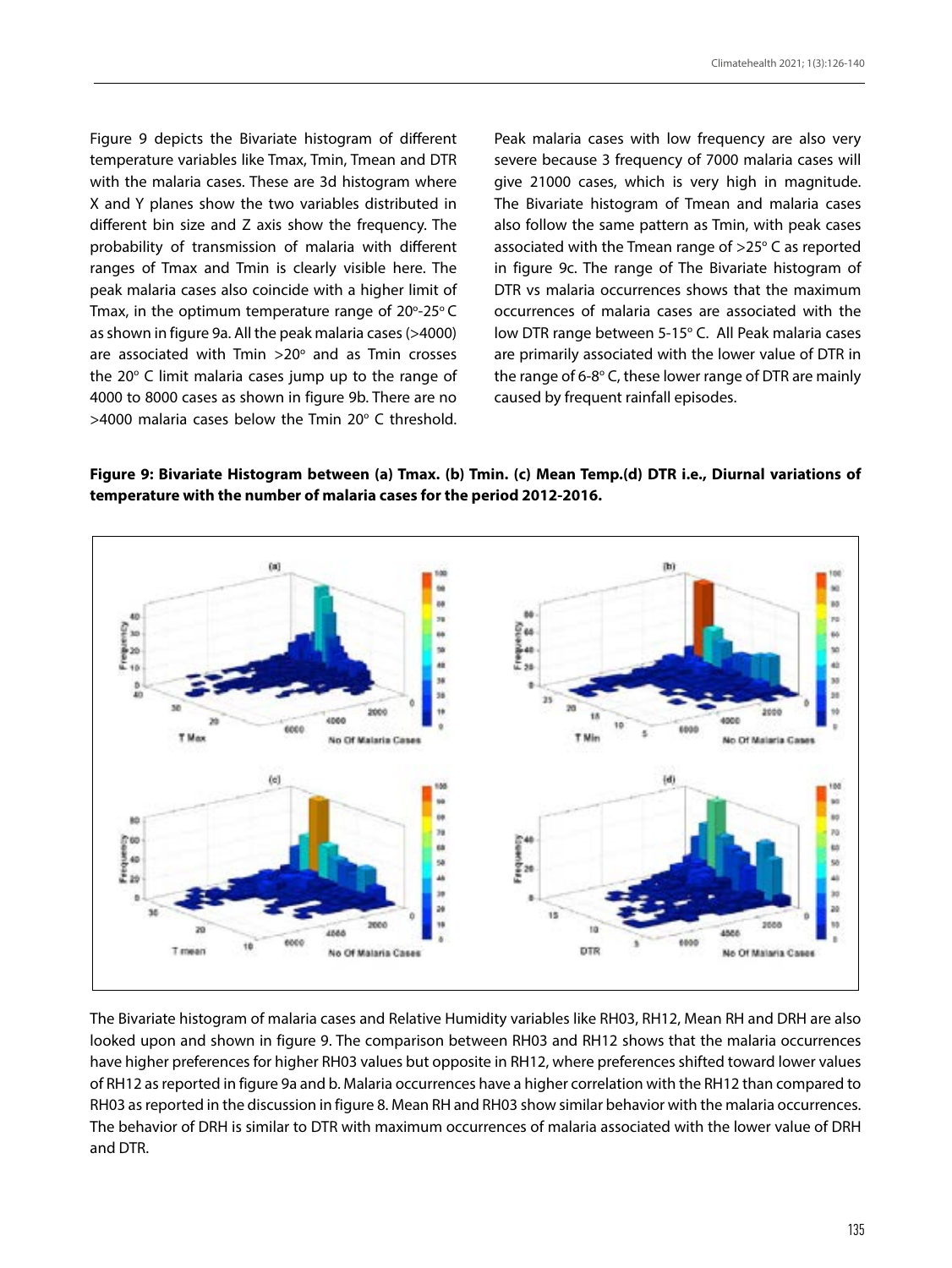

## **Figure 10: Bivariate Histogram between (a) RH03 (b) RH12 (c) Mean RH and (d) DRH i.e., Diurnal variations of RH with the number of malaria cases for the period 2012-2016.**

#### **3.4 Prediction of Malaria outbreaks over Odisha**

Based on preliminary analysis, it is found that the occurrence of malaria cases shows higher dependency on many meteorological variables. As already mentioned malaria has a high significant correlation with precipitation, Tmin, RH12, DTR, DRH etc. Based on this information total of 7 predictors are selected and used to forecast the malaria cases over different districts over Odisha. These selected predictors are as follows

- 1. Tmin,
- 2. Rainfall,
- 3. Diurnal variation of temperature (DTR),
- 4. RH 12:00 hrs,
- 5. Diurnal variation of RH (DRH),
- 6. Previous month rainfall,
- 7. Previous month malaria cases,

Peng et al, (2003) also reported monthly Tmin and monthly rainfall with one-month lag are significantly correlated for malaria transmission in Shuchan region

in China. Nizamuddin et. al., (2013), used NOAA/ AVHRR satellite to construct weather data to forecast malaria epidemics over Tripura. Sudheer et al., (2014) used the support vector machine method to forecast the malaria cases over Jodhpur and Bikaner region. Simple multiple linear regression and Artificial Neural Network methods are used to forecast the malaria cases over the different districts of Odisha. In simple multiple linear regression, all 7 selected meteorological variables are used as predictors for the malaria forecast. The simple multiple linear regression model shows a good relationship to forecast malaria occurrences. The Artificial Neural Network method performs quite well for the malaria forecast. The district-level malaria forecast using Multiple linear regression and ANN methods is shown for 5 districts of Odisha in Figure 11. The peaks of malaria are very well captured by both these methods. The ANN forecast time series is very close to observations compared to the Multiple linear regression method. Root Mean Square Error Value and R Square value associated with both these methods are reported in Table 1. Table 2 gives the Artificial Neural Network Architectures for the forecast of Malaria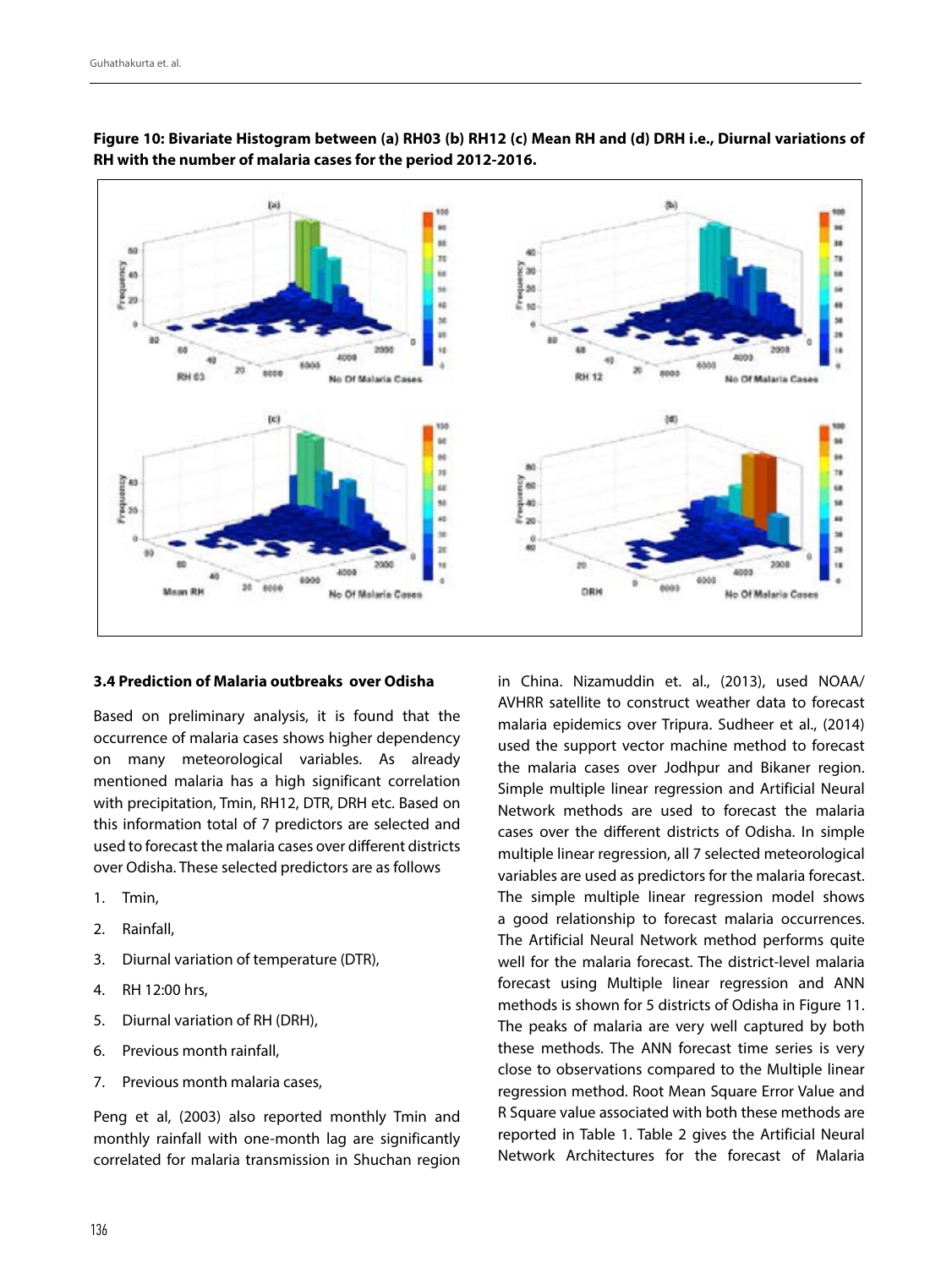occurrences over different districts over Odisha. ANN models are using fewer predictors than the multiple regression models. Table 1 indicates that the performance of ANN method is better than multiple linear regression methods. Root Mean Square Errors for all the districts are less than the standard deviation of the malaria cases in both multiple regression and ANN models and in ANN it is even less than half of the standard deviation. The Artificial Neural Network method can be quite effectively used to forecast the malaria case over different districts of Odisha.

**Figure 11: Predicted values of Malaria cases for using multiple linear regression and Artificial Neural Network methods over (1) Angul and (2) Kandhamal (3) Ganjam, (4) Mayurbhanj and (5) Keonjhar districts of Odisha for the period 2012-2016.**



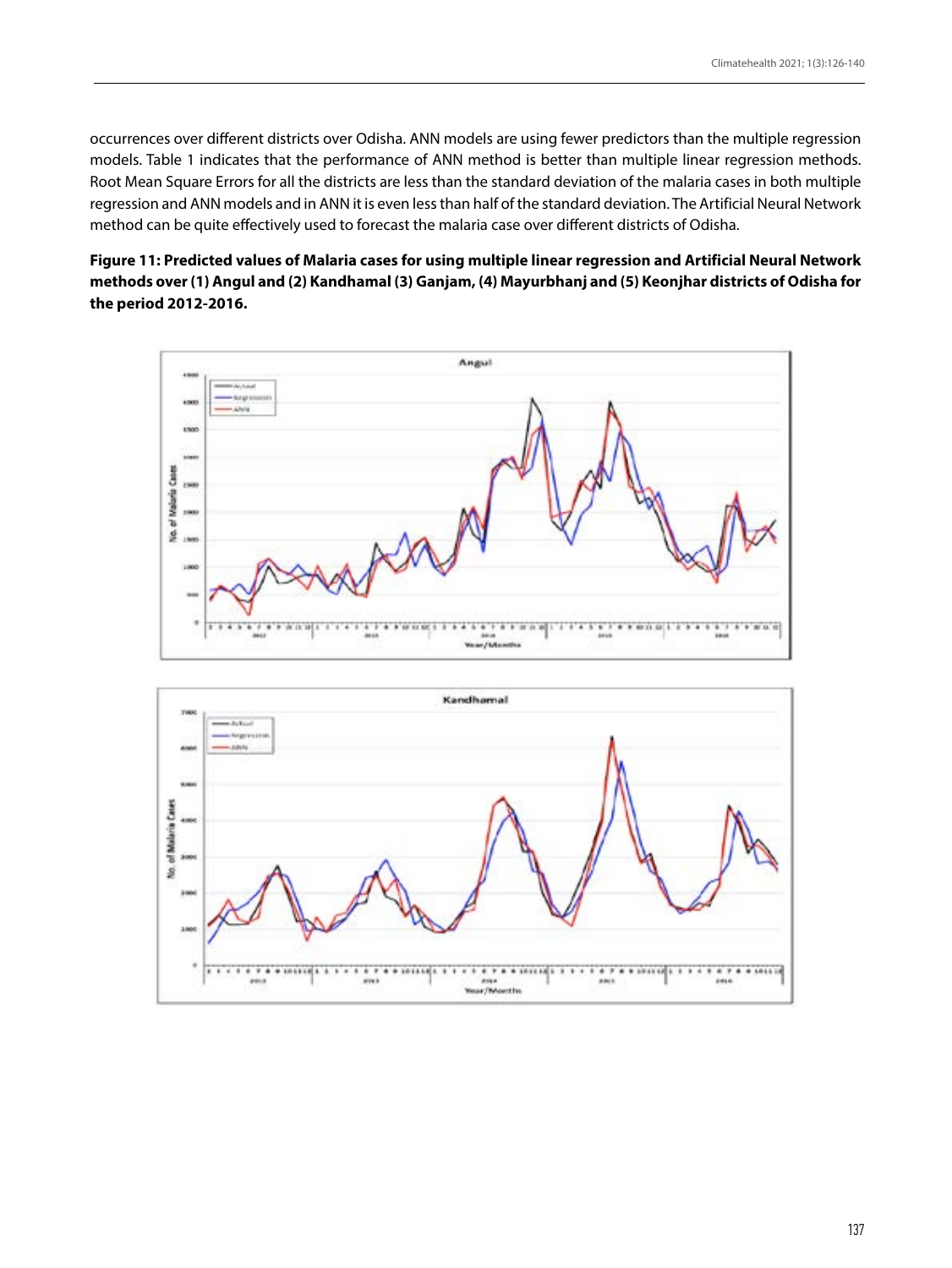



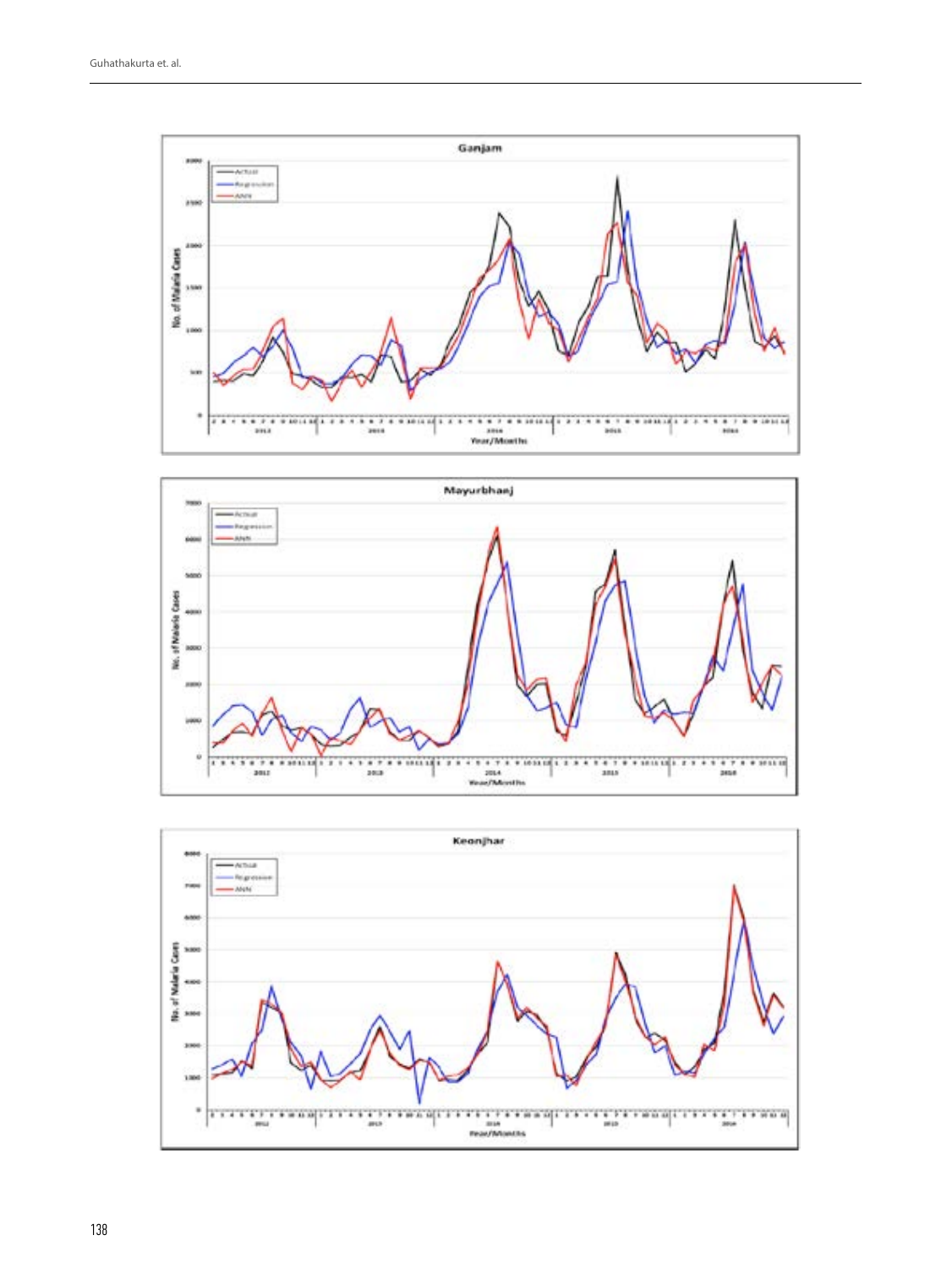**Table 1. Root Mean Square Error (RMSE) and R-Square value for Multiple Linear Regression and Artificial Neural Network models over different district over Odisha for the period 2012-2016.**

| <b>Name</b><br>of the<br><b>District</b> | <b>RMSE</b><br>(Normal<br><b>Multiple</b><br>linear<br>regression) | <b>RMSE</b><br>(ANN) | <b>R-Square</b><br>(NORMAL) | <b>R-Square</b><br>(ANN) |
|------------------------------------------|--------------------------------------------------------------------|----------------------|-----------------------------|--------------------------|
| Angul                                    | 430                                                                | 237                  | 0,79                        | 0,93                     |
| Kandhamal                                | 580                                                                | 240                  | 0,76                        | 0,95                     |
| Ganjam                                   | 339                                                                | 230                  | 0,65                        | 0,83                     |
| Mayurbhanj                               | 802                                                                | 268                  | 0,73                        | 0,97                     |
| Keonihar                                 | 689                                                                | 152                  | 0,72                        | 0,98                     |

**Table 2. Artificial Neural Network Architecture for the forecast of Malaria occurrences over different districts over Odisha.**

| S. No          | <b>Name</b><br>of the District | <b>Predictor Used</b>                                                                                | <b>Number</b><br>of Hidden<br><b>Layers</b> |
|----------------|--------------------------------|------------------------------------------------------------------------------------------------------|---------------------------------------------|
| 1              | Angul                          | Previous month<br>Malaria cases,<br>Previous Month<br>Rainfall,<br>Tmin, Rainfall, TDR,<br>RH12, DRH | 3                                           |
| $\overline{2}$ | Kandhamal                      | Previous month<br>Malaria cases,<br>Tmin, Rainfall, TDR,<br>RH12, DRH                                | 4                                           |
| 3              | Ganjam                         | Previous month<br>Malaria cases,<br>Tmin, Rainfall, TDR,<br>RH12, DRH                                | 6                                           |
| 4              | Mayurbhanj                     | Previous month<br>Malaria cases,<br>Tmin, Rainfall, TDR,<br>DRH, previous<br>month rainfall          | 6                                           |
| 5              | Keonjhar                       | Previous month<br>Malaria cases,<br>Tmin, Rainfall, TDR,<br>RH12, DRH                                | 6                                           |

# **4. CONCLUSIONS**

Odisha is worst affected by malaria for a long time and the maximum load of malaria cases in India comes from Odisha state. The climatic, seasonal, ecological, environmental, social, and economic factors also regulate the transmission of malaria at a place. In this study, five years of malaria cases over 10 districts of Odisha for the period 2012-2016 is used to analyze and compare the relationship between meteorological variables and malaria cases. Meteorological parameters like temperature, precipitation and RH are used to quantify the relationship between malaria occurrences and meteorological variables. It is found that Kandhamal, Keonjhar and Mayurbhanj are the worst affected districts of Odisha, where more than 1 lac malaria cases are reported in a year. Malaria cases peaks in the monsoon months because monsoon seasonal provide enough water and moisture, which provide an ideal environment for the growth of mosquitoes as well as *Plasmodium* parasite. Mosquitoes transfer the *Plasmodium* parasite into the human body when it bites for a blood meal. *P. falciparum* and *P. vivax* are the main species responsible for the spread of malaria in Odisha. The relationship between meteorological variables like temperature, humidity, rainfall and malaria occurrence is looked upon. The temperature shows a good relationship with the malaria cases. Tmin is having a significant positive correlation with the malaria occurrences for all the districts in Odisha. The monthly malaria occurrences also show a good relationship with temperature and DTR . Mean rainfall and mean RH both show significantly positively correlated with malaria cases. DTR and DRH both are in the opposite phase of malaria cases and are significantly negatively correlated with the malaria cases. In the monsoon season when the diurnal range of temperature, humidity i.e., DTR and DRH is lower, the number of malaria cases is highest. DTR, rainfall, RH12 and DRH also shows a significant correlation with malaria cases. Bivariate histogram and normalized frequency of different range of temperature and RH is also analyzed. All peak malaria cases are associated with the range of Tmin >20° C. Based on the preliminary analysis it is found that malaria occurrences are highly dependent on Tmin, RH12, Precipitation, DTR, DRH. Finally, a total of seven predictors are selected to forecast the malaria cases over these ten districts